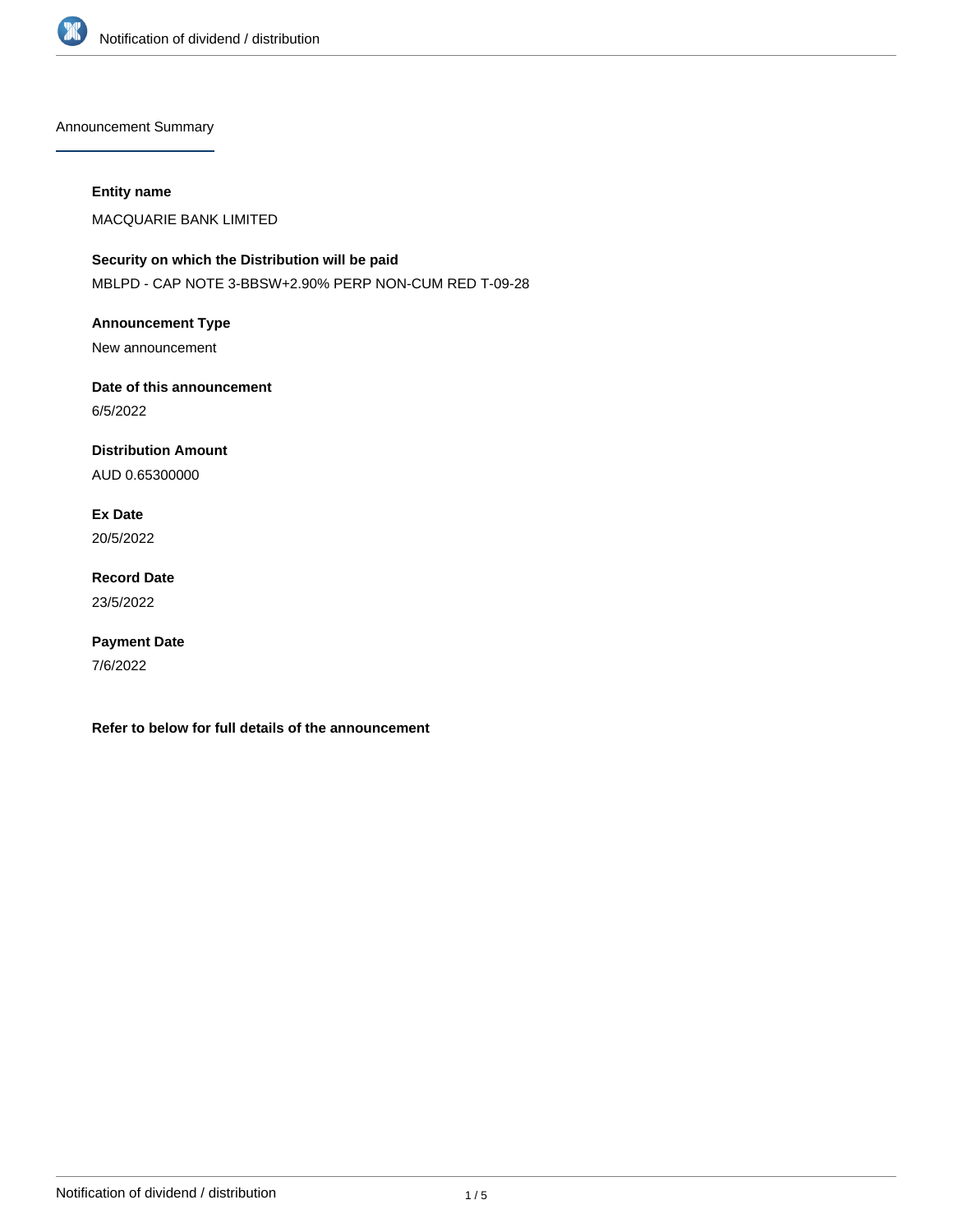

Announcement Details

Part 1 - Entity and announcement details

#### **1.1 Name of +Entity**

MACQUARIE BANK LIMITED

**1.2 Registered Number Type** ABN

**Registration Number**

46008583542

**1.3 ASX issuer code** MBL

#### **1.4 The announcement is** New announcement

**1.5 Date of this announcement** 6/5/2022

**1.6 ASX +Security Code** MBLPD

**ASX +Security Description** CAP NOTE 3-BBSW+2.90% PERP NON-CUM RED T-09-28

Part 2A - All dividends/distributions basic details

**2A.1 Type of dividend/distribution C** Ordinary

**2A.2 The Dividend/distribution:**

relates to a period of one quarter

**2A.3 The dividend/distribution relates to the financial reporting or payment period ending ended/ending (date)** 6/6/2022

**2A.4 +Record Date**

23/5/2022

**2A.5 Ex Date** 20/5/2022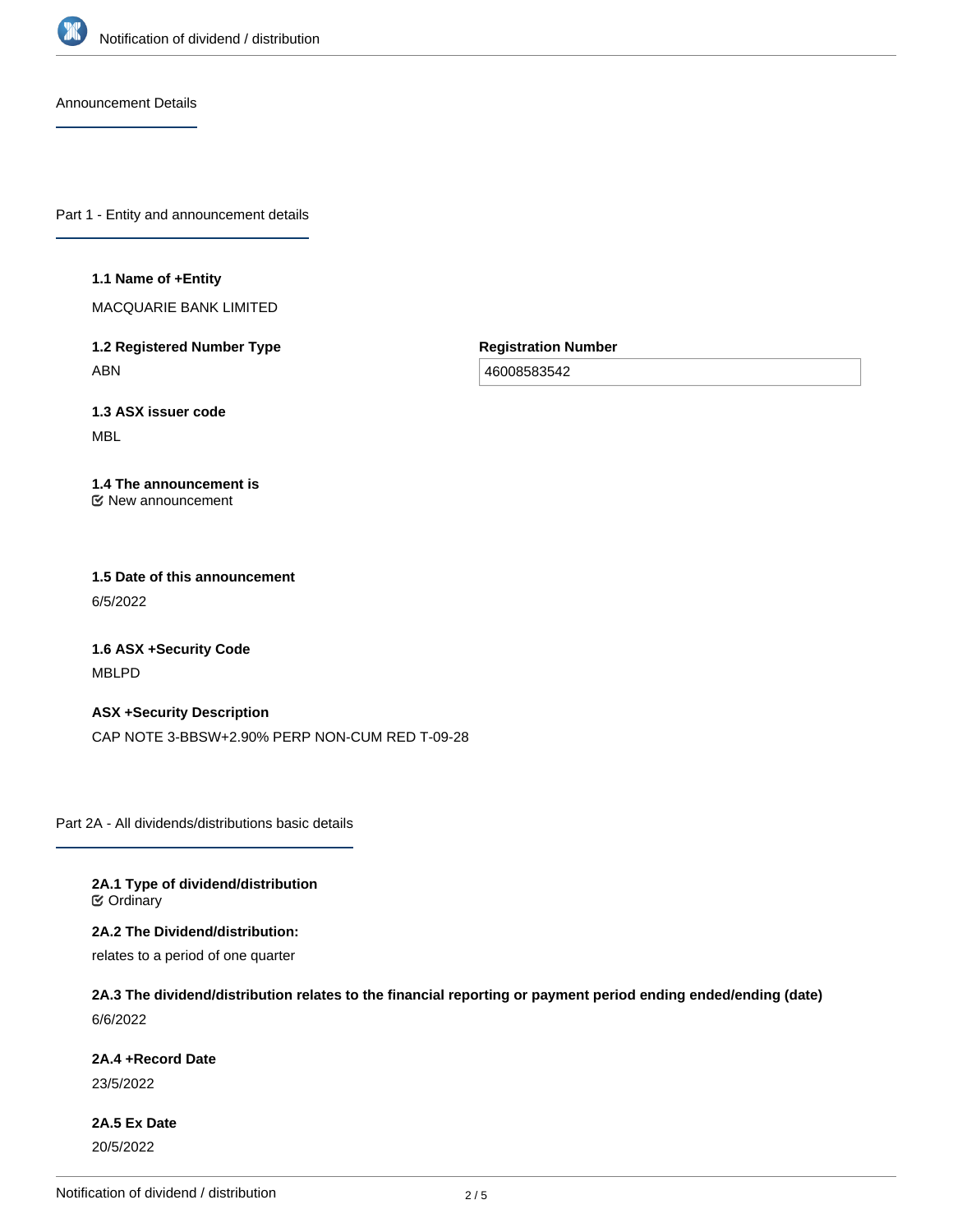#### **2A.6 Payment Date**

7/6/2022

**2A.7 Are any of the below approvals required for the dividend/distribution before business day 0 of the timetable?**

- **•** Security holder approval
- **Court approval**
- **Lodgement of court order with +ASIC**
- **ACCC approval**
- **FIRB approval**
- **Another approval/condition external to the entity required before business day 0 of the timetable for the dividend/distribution.**

No

**2A.8 Currency in which the dividend/distribution is made ("primary currency")**

AUD - Australian Dollar

**2A.9 Total dividend/distribution payment amount per +security (in primary currency) for all dividends/distributions notified in this form**

**Estimated or Actual?** Actual

AUD 0.65300000

**2A.10 Does the entity have arrangements relating to the currency in which the dividend/distribution is paid to securityholders that it wishes to disclose to the market?** No

**2A.11 Does the entity have a securities plan for dividends/distributions on this +security?** We do not have a securities plan for dividends/distributions on this security

**2A.12 Does the +entity have tax component information apart from franking?** No

Part 3A - Ordinary dividend/distribution

| 3A.1 Is the ordinary dividend/distribution estimated at     | 3A.1a Ordinary dividend/distribution estimated amount      |
|-------------------------------------------------------------|------------------------------------------------------------|
| this time?                                                  | per +security                                              |
| ় No                                                        | AUD                                                        |
| 3A.1b Ordinary Dividend/distribution amount per<br>security |                                                            |
| AUD 0.65300000                                              |                                                            |
| 3A.2 Is the ordinary dividend/distribution franked?         | 3A.2a Is the ordinary dividend/distribution fully franked? |
| $\mathfrak{C}$ Yes                                          | ় No                                                       |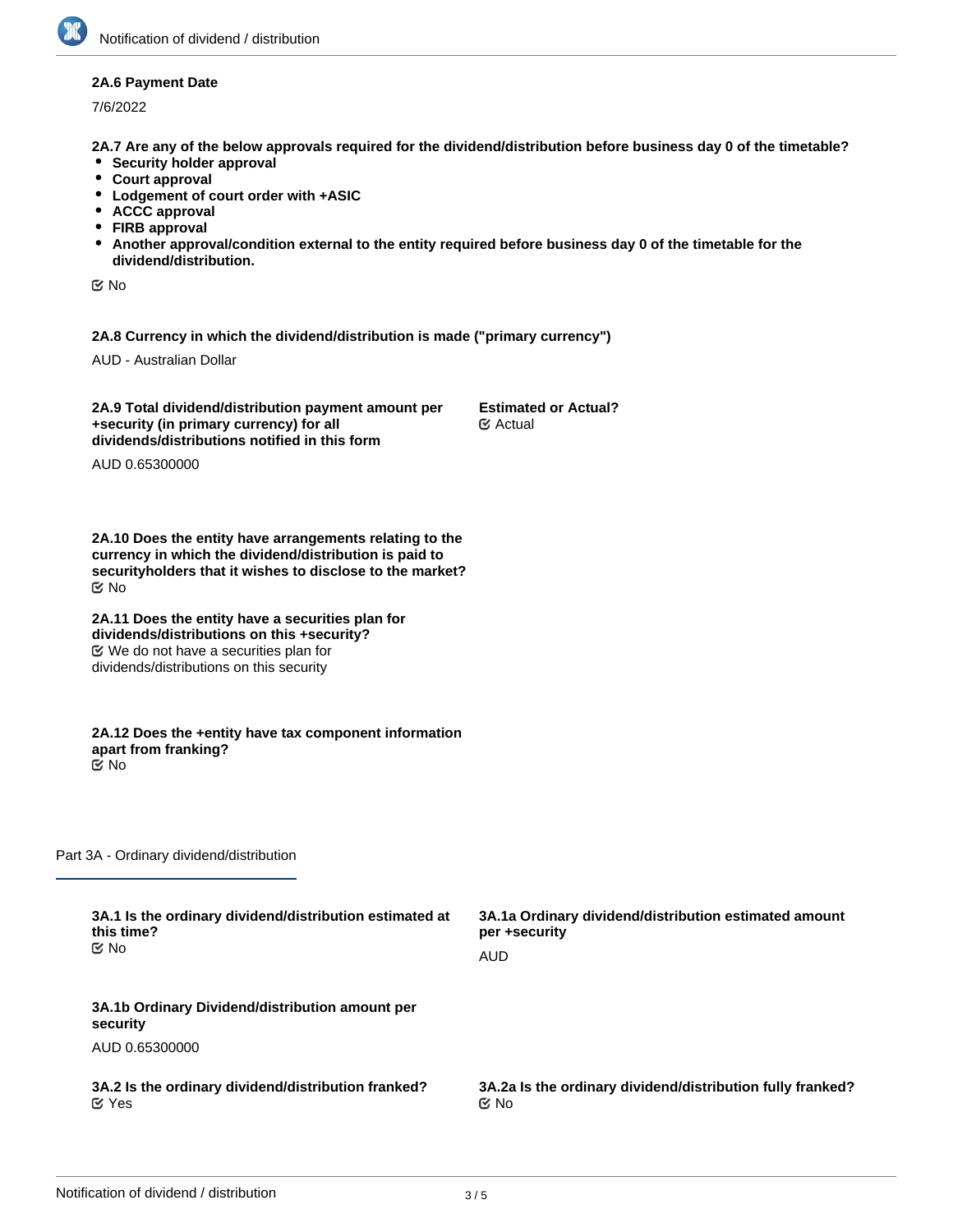

|    | 40.0000 %                                                                                                     | 30.0000 %                                                                                                                      |
|----|---------------------------------------------------------------------------------------------------------------|--------------------------------------------------------------------------------------------------------------------------------|
|    |                                                                                                               |                                                                                                                                |
|    | 3A.4 Ordinary dividend/distribution franked amount per<br>+security                                           | 3A.5 Percentage amount of dividend which is unfranked<br>60.0000 %                                                             |
|    | AUD 0.26120000                                                                                                |                                                                                                                                |
|    | 3A.6 Ordinary dividend/distribution unfranked amount<br>per +security excluding conduit foreign income amount |                                                                                                                                |
|    | AUD 0.00000000                                                                                                |                                                                                                                                |
|    | 3A.7 Ordinary dividend/distribution conduit foreign<br>income amount per security                             |                                                                                                                                |
|    | AUD 0.39180000                                                                                                |                                                                                                                                |
|    |                                                                                                               |                                                                                                                                |
|    |                                                                                                               |                                                                                                                                |
|    | Part 3D - Preference +security distribution rate details                                                      |                                                                                                                                |
|    | 3D.1 Start date of payment period                                                                             | 3D.2 End date of payment period                                                                                                |
|    | 7/3/2022                                                                                                      | 6/6/2022                                                                                                                       |
|    |                                                                                                               |                                                                                                                                |
|    | 3D.3 Date dividend/distribution rate is set (optional)<br>6/5/2022                                            |                                                                                                                                |
|    |                                                                                                               |                                                                                                                                |
|    | 3D.4 Describe how the date that dividend/distribution rate is set is determined                               |                                                                                                                                |
|    | Period                                                                                                        | Franking rate is determined with the Ordinary dividend. Other calculation factors are set on the first day of the Distribution |
|    | 3D.5 Number of days in the dividend/distribution period                                                       |                                                                                                                                |
| 92 |                                                                                                               |                                                                                                                                |
|    | 3D.6 Dividend/distribution base rate (pa)                                                                     |                                                                                                                                |
|    | 0.1350 %                                                                                                      |                                                                                                                                |
|    | 3D.7 Comments on how dividend/distribution base rate is set                                                   |                                                                                                                                |
|    | 90 Day BBSW mid rate of first day of Distribution Period                                                      |                                                                                                                                |
|    |                                                                                                               |                                                                                                                                |
|    | 3D.8 Dividend/distribution margin                                                                             |                                                                                                                                |
|    | 2.9000 %                                                                                                      |                                                                                                                                |
|    | 3D.9 Comments on how dividend/distribution margin is set                                                      |                                                                                                                                |
|    | Fixed Margin, with Distribution Rate adjusted for franking                                                    |                                                                                                                                |

# **3D.11 Comments on how other rate used in calculating dividend/distribution rate is set**

Gross rate\* ( (1-Tax Rate) / (1-(Tax Rate \*(1-Franking Rate))) -1 )

**3D.12 Total dividend/distribution rate for the period (pa)**